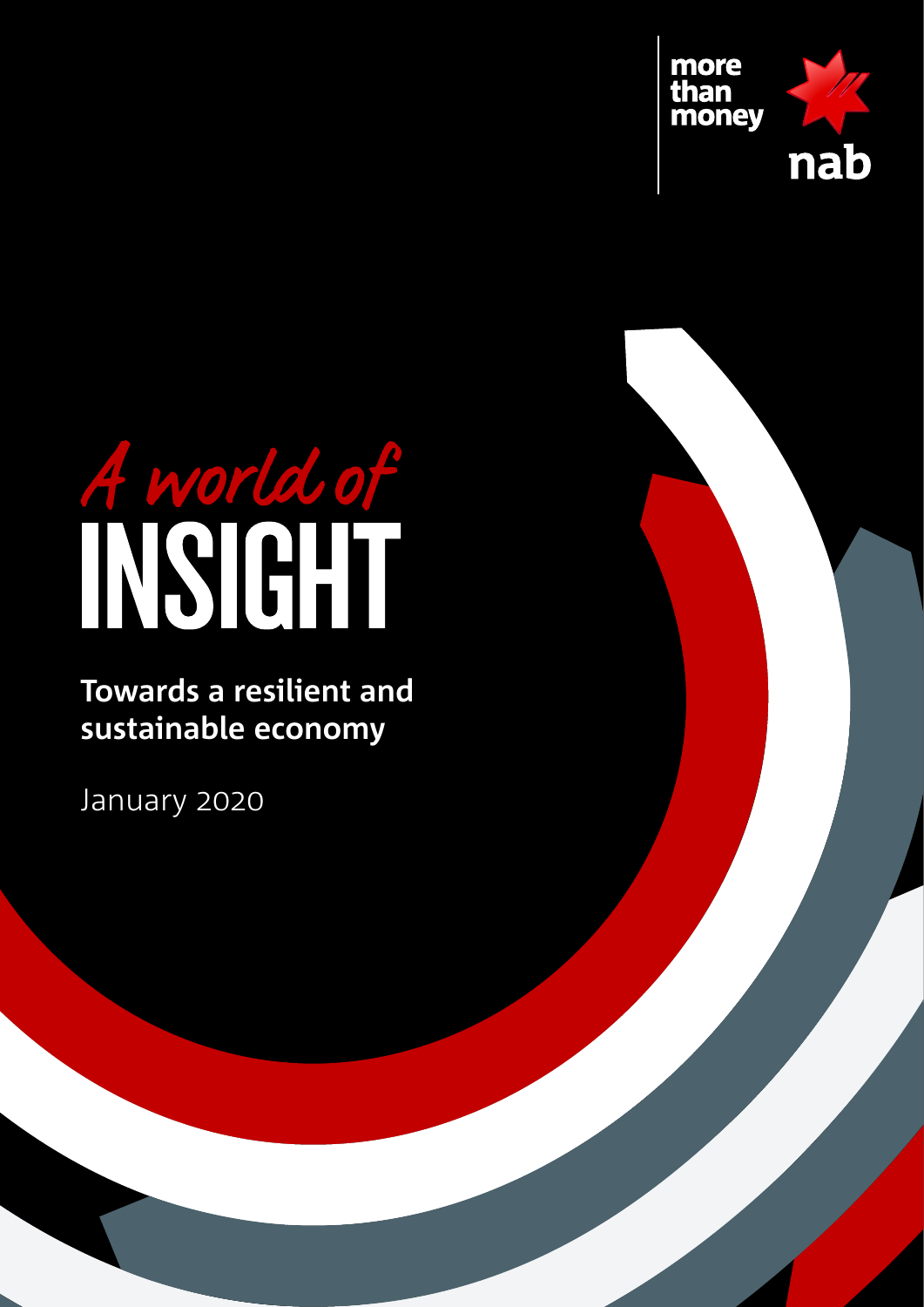# A WORLD OF INSIGHT INVESTORS TAKING ACTION TO SUPPORT A SUSTAINABLE ECONOMY

Investors are directing capital towards the projects and companies that will remain viable in the transition to a low-carbon economy, a major international conference was told.

Large investors are not waiting for others to take action on climate change but are directing their capital towards sustainable projects and sectors and away from unsustainable activities, experts told a recent international conference of two United Nations bodies.

The UN Principles for Responsible Investment (UN PRI) and the UN Environment Programme Finance Initiative (UNEP FI) held a joint conference in Melbourne on 11 December 2019, hosted by National Australia Bank, that brought together institutional investors, banks, insurers, government and academia to discuss building a more resilient financial system.

"The future of finance is sustainable finance and those who don't adapt will be left behind," Fiona Reynolds, Chief Executive Officer of the UN PRI, told the conference. "The smart money is already on the move."

Reynolds, the former head of the Australian Institute of Superannuation Trustees and now based in London with the UN PRI, said Australia's inaction on climate change has "not gone unnoticed" by international investors. She pointed to the recent decision by Sweden's central bank to sell off bonds issued by some Canadian provinces and Australian state governments because of those nations' climate footprints<sup>1</sup>.

Reynolds also cited a new FTSE Russell government bond index that adjusts weights based on each country's resilience to climate change has rated Australia as underweight, meaning investors should hold fewer Australian government bonds relative to those of the other 21 nations in the index<sup>2</sup>.

"I've been to a number of international discussions talking about how the impact of climate change on sovereign risk is underestimated. Climate risks are increasingly likely to affect the long-term investment horizon of sovereign bond investors," Reynolds said.

The Principles for Responsible Investment have been signed by 2,500 asset owners and investment managers with US\$90 trillion in assets under management, representing just over half of all institutional investment money. In Australia, 150 asset managers have signed up, making Australia the fifth largest market after the US, UK, France and Benelux (Belgium, the Netherlands and Luxembourg).

Board members of the PRI who attended the conference include asset owners from large European pension funds and California State Teachers Retirement System (CalSTRS). Those who manage pensions and retirement savings, including Australian superannuation funds, stressed the importance of managing suitable investments for the long-term – for the world into which their members and beneficiaries will retire in 10, 20 or 30 years' time.

1. <https://www.riksbank.se/en-gb/press-and-published/speeches-and-presentations/2019/floden-riksbank-selling-bonds-for-climate-reasons/>

<sup>2.</sup> <https://www.ftserussell.com/press/ftse-russell-launches-first-climate-risk-government-bond-index>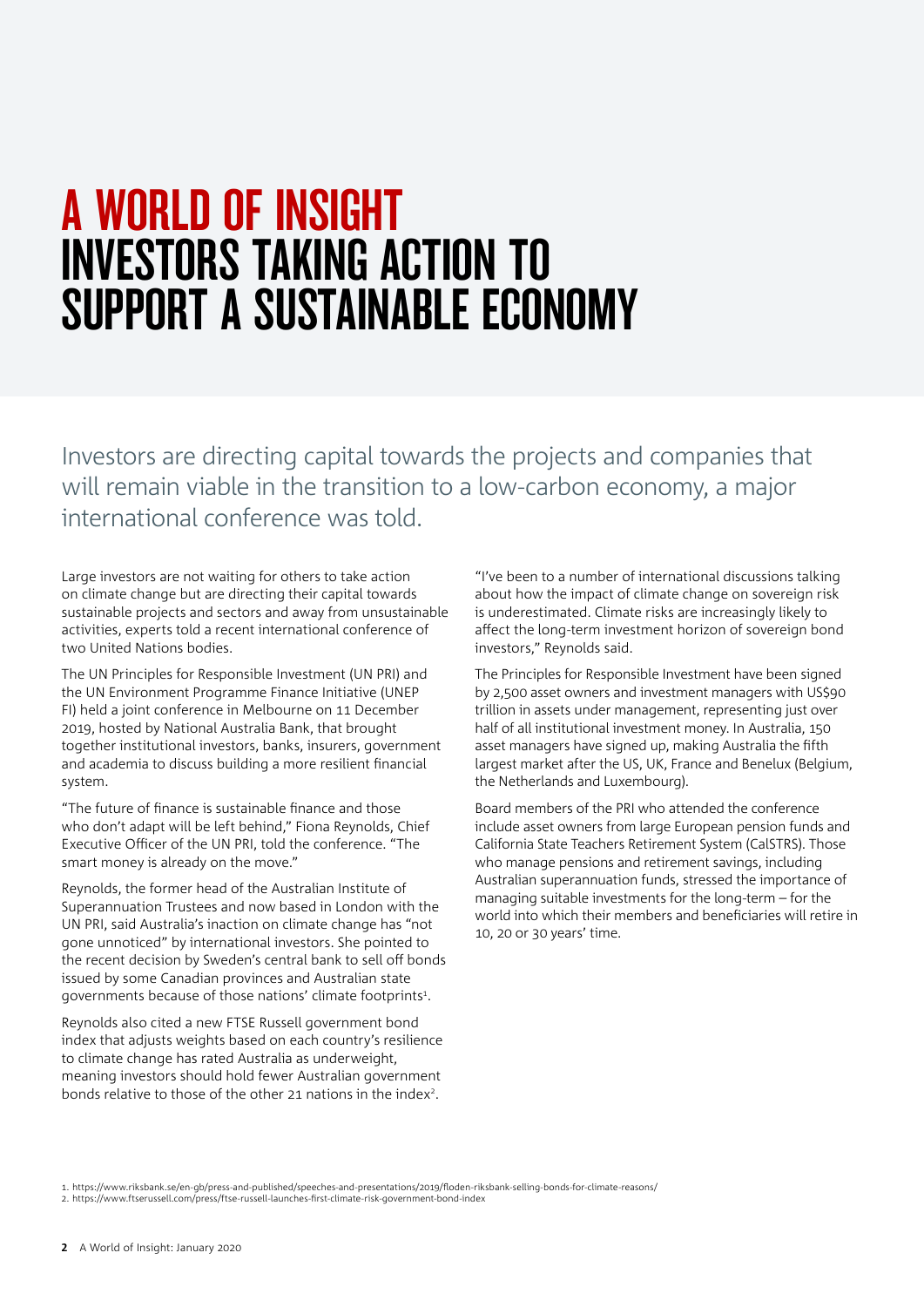# Engaging with companies

The financial sector has taken a range of steps to assess physical risk across portfolios, engage with companies about their plans to transition to a lowcarbon economy, and make climaterelated financial disclosures against global common reporting targets.

"Investors are actively directing capital towards mitigating and adapting to climate change," said Eric Williamson, Executive General Manager, Corporate Finance, at NAB. "Investors and financiers are asking, 'Do we focus on the near-term costs of change, or do we look for opportunities that will deliver sustainable growth over the long term?'"

He said NAB has been mobilising capital to support the transition towards a low carbon and sustainable economy for many years, providing A\$9 billion

of financing to the renewable energy industry since 2003 to deliver 130 clean energy projects – totalling some 19 GW of clean energy from renewable sources. "We have a key role to play in the orderly transition to a low carbon economy," he said.

In November 2019, NAB increased its environmental financing commitment from A\$55 billion to A\$70 billion by 2025, among other commitments. NAB acknowledges that climate change is increasingly important to the community and recognises opportunities for the bank and its customers in the transition to a lowcarbon economy.

Since 2015, NAB has cumulatively provided nearly A\$34 billion of this commitment.



# **[Rise in responsible investment 2006-2019](https://www.unpri.org/pri/an-introduction-to-responsible-investment/what-is-responsible-investment)**

'Do we focus on the near-

Eric Williamson, EGM, Corporate Finance, NAB.

term costs of change, or do we look for the

opportunities?'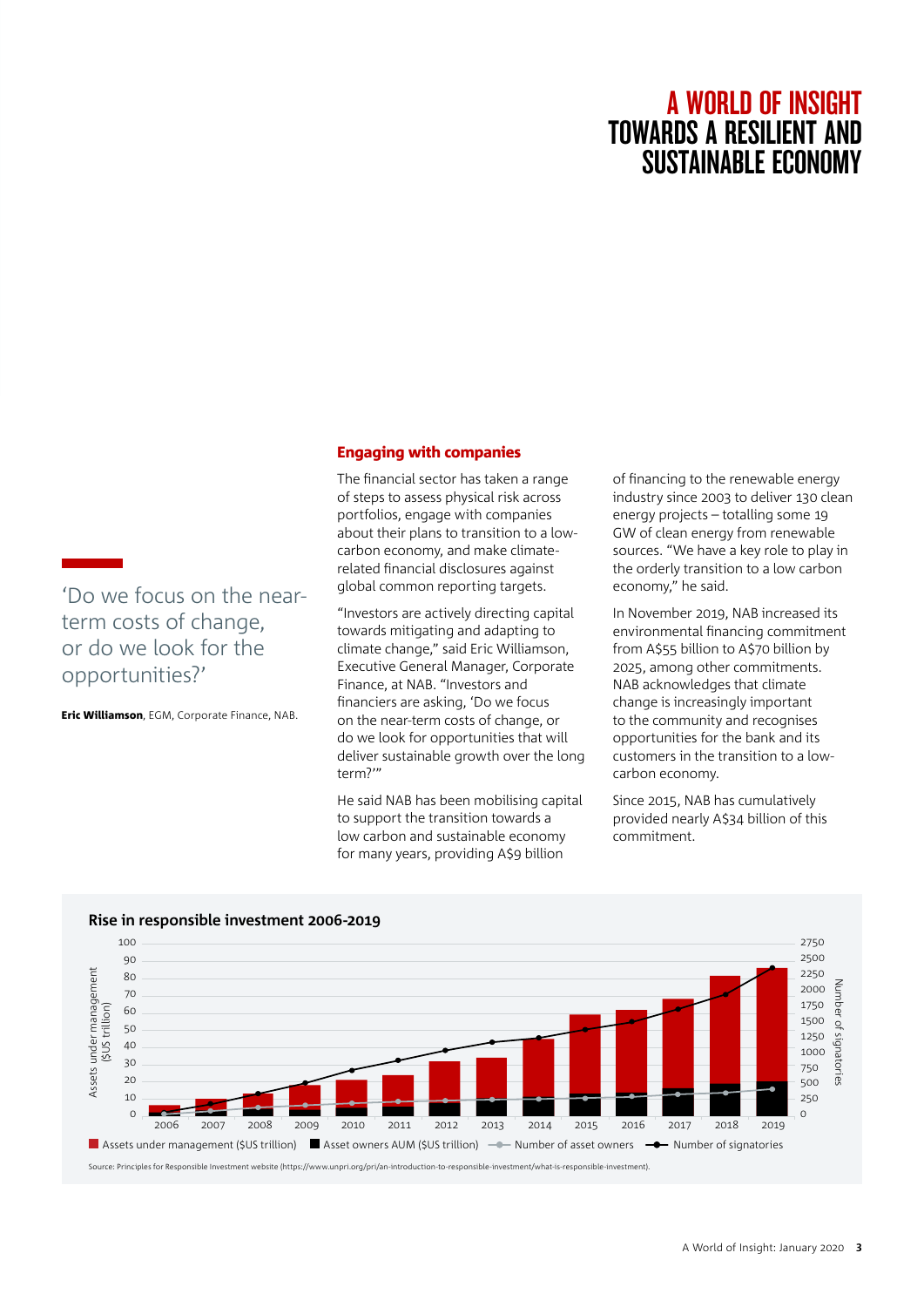The private sector will be critical to helping raise the trillions of dollars needed globally to meet the SDGs.

## The role of the private sector

United Nations Environment Programme Finance Initiative is a partnership between UN Environment and the financial sector that addresses environmental, social and governance concerns relevant to the finance sector and its role in the real economy.

The aim of the conference held with the UN PRI was to update the finance sector in Australia on the rapidly emerging global agenda on sustainable finance, following an initial UNEP FI conference in Sydney in July 2018.

Participants shared the view that the private sector will be critical to helping raise the trillions of dollars needed globally each year to achieve the objectives of the Paris Agreement and the United Nations Sustainable Development Goals (SDGs)<sup>3</sup>.

The conference heard an update from the Australian Sustainable Finance Initiative, a group of more than 80 banks, insurers and investors including superannuation funds which has been established to realign the finance sector to support the transition to a more resilient and sustainable economy.

"We're pleased to be part of ASFI, which is aiming to embed sustainability considerations into financial markets and mobilise capital in what is a critical decade ahead. It's an ambitious body of work, drawing on progress already made in the UK, Europe and other countries," said NAB's Williamson.

3. <https://www.weforum.org/agenda/2016/07/blended-finance-sustainable-development-goals>



### Australian Sustainable Finance Initiative

At the conference, the Australian Sustainable Finance Initiative (ASFI), a collaborative initiative supported by insurers, superannuation funds, investment managers and banks released its first progress report identifying six critical challenges that Australia's financial services sector must address in order to navigate risks and opportunities for Australia's future resilience, prosperity and wellbeing.

The report, [Developing an](https://static1.squarespace.com/static/5c982bfaa5682794a1f08aa3/t/5df2e164eeaf93748a20a4af/1576198520302/ASFI+Progress+Report+%28Final%29.pdf)  [Australian Sustainable Finance](https://static1.squarespace.com/static/5c982bfaa5682794a1f08aa3/t/5df2e164eeaf93748a20a4af/1576198520302/ASFI+Progress+Report+%28Final%29.pdf) [Roadmap – Progress Report](https://static1.squarespace.com/static/5c982bfaa5682794a1f08aa3/t/5df2e164eeaf93748a20a4af/1576198520302/ASFI+Progress+Report+%28Final%29.pdf) is the first output from a process involving over 130 individuals from more than 80 organisations across all parts of financial services, as well as academia, civil society and government.

Australia's financial system has a critical role to play in contributing more systematically to Australia's transition to addressing these challenges.

Jacki Johnson, co-chair of ASFI, said: "It is the conviction of ASFI that, by realigning the financial services sector to support greater social, environmental and economic outcomes for the country, we can navigate the risks and opportunities presented by these challenges to deliver resilience, prosperity and wellbeing for all Australians, now and in the future."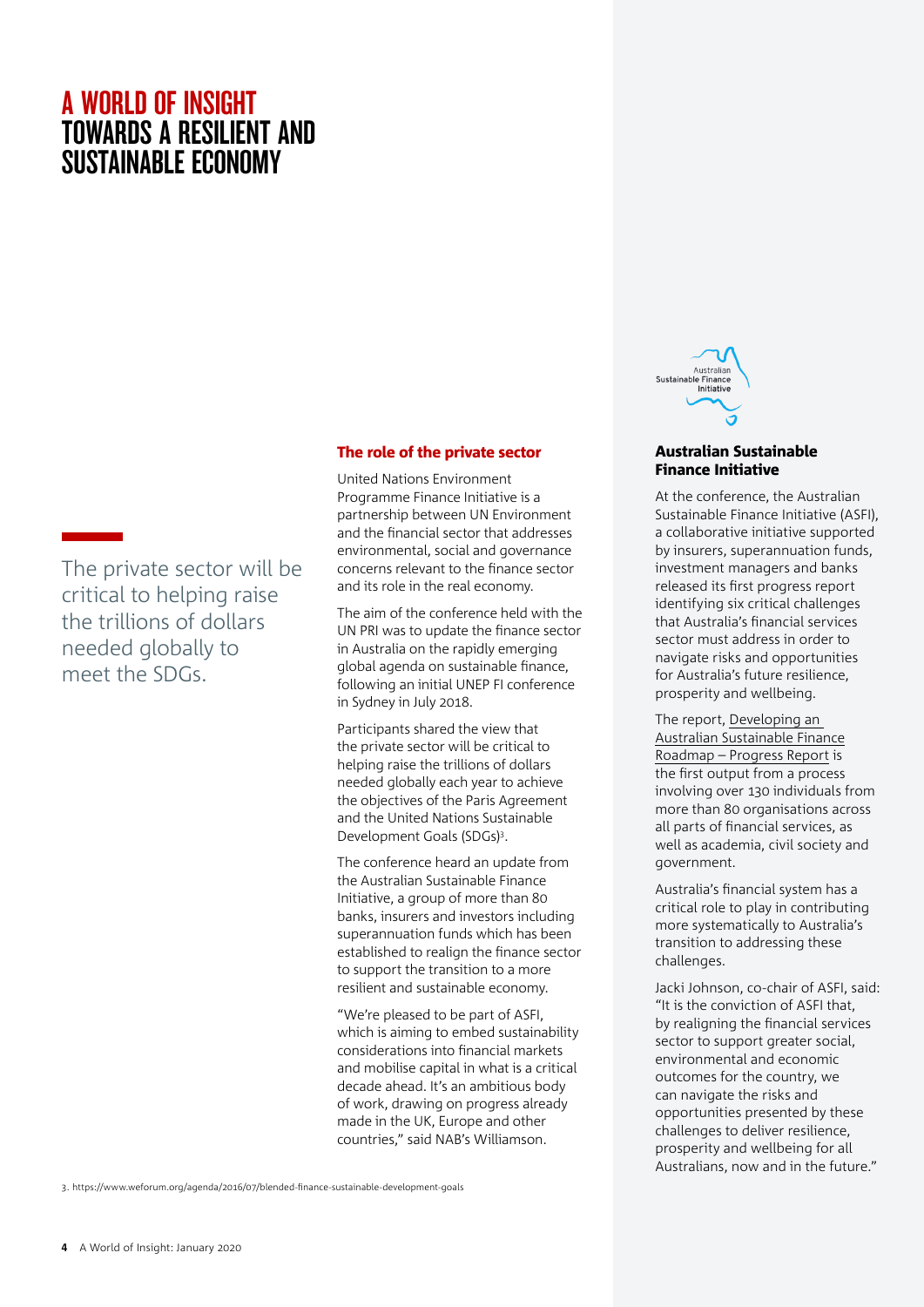# Self-interest and the greater good

The conference was told that investors will require increasing amounts of information from the companies they invest in to decide how well the companies are positioned for the transition to a low-carbon economy.

"The role of the financial sector is to allocate capital. It is to decide which companies, which projects, get financed and which do not get financed," the conference heard from one of the European pension funds.

"What investors really need to understand is whether a particular company, or a particular project, or particular business model is sustainable, in the sense it is viable in a low carbon economy," the fund executive said.

At this stage it was hard to predict the extent to which existing business would be able to adapt to a low carbon economy, or whether new businesses would emerge to fill the gap.

The fund manager noted this was a rare case where the self-interest of fund managers to produce reliable returns for their investors will be aligned with the interests of the broader society. "If you make a correct judgment you will protect your own investment -- and also be doing society a service by holding back financing for projects that are not viable."

# Insurance sector on the front line

The issue of adapting to the impacts of more extreme weather events featured highly in a panel session on insurance.

"For a number of years, the insurance industry has been saying there is a case to invest in resilience and adaptation, when you think about how much governments have to spend to bail out communities after these events," an insurance executive told the panel.

"We have to reduce the risk through both adaptation and mitigation, including building homes initially to a higher standard so they are more able to withstand events such as fire and cyclones," she said.

In the weeks following the conference, the bushfire emergency spread across several states, burning 8.4 million hectares, destroying 1,800 homes and displacing thousands of people4.

"If you make a correct judgment you will protect your own investment." European fund manager

4. As at 7 January 2020,<https://www.theguardian.com/australia-news/2020/jan/07/record-breaking-49m-hectares-of-land-burned-in-nsw-this-bushfire-season>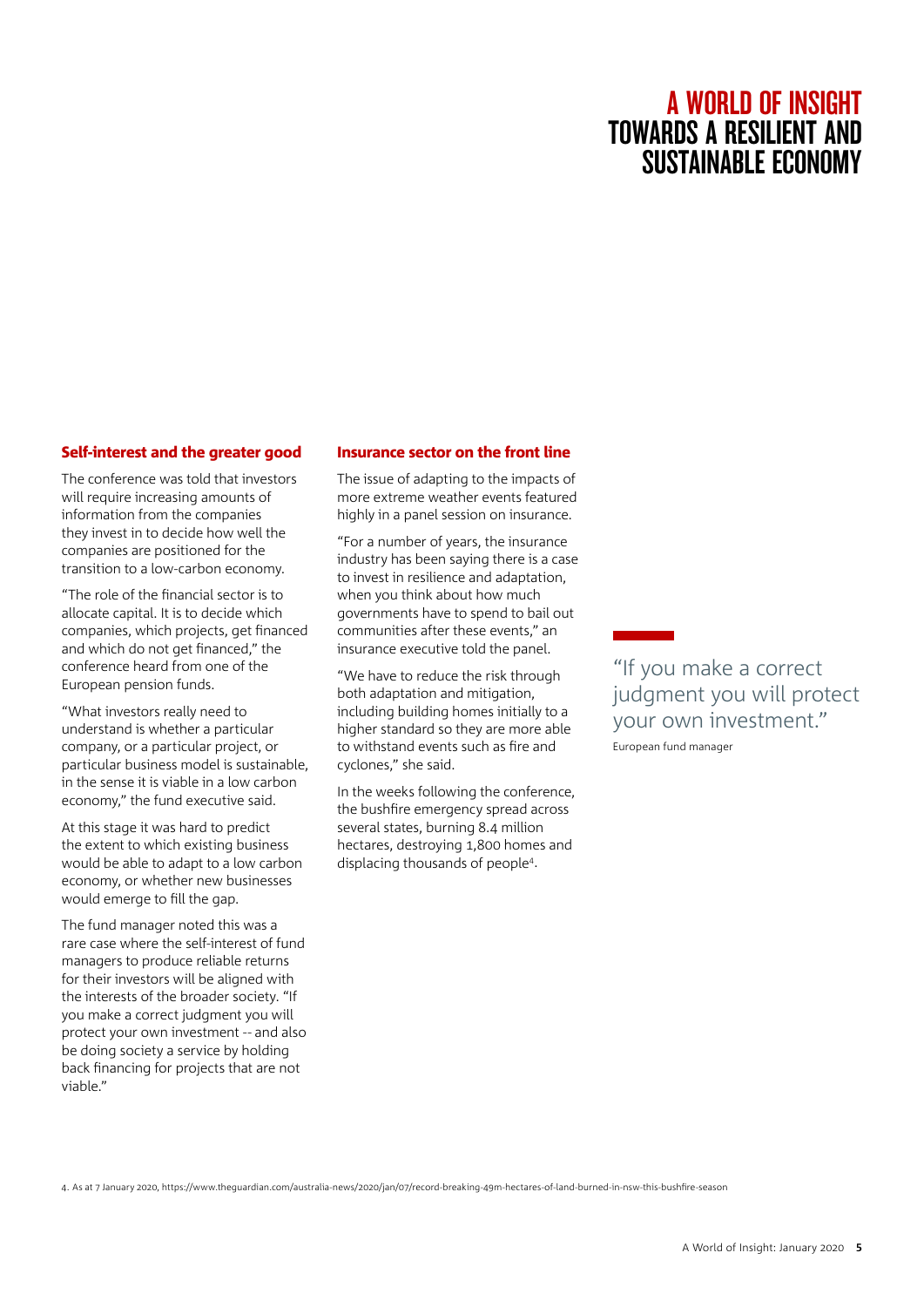## Investors moving from talk to action

"We are seeing the very real and live and immediate impacts of climate change," said Simon O'Connor, Chief Executive of Responsible Investment Association Australasia. "It is no longer some intangible long-term threat. The threats are immediate, they're happening now, and they are economic in nature."

The conference heard the growing influence of regulators around the world was flowing through to Australia, with countries moving from ad hoc policies to comprehensive sustainable finance strategies in many countries, including the European Union, the UK, Canada, Singapore and Hong Kong.

"Despite what might seem like a dire backdrop, I actually believe a lot of tailwinds are blowing in our favour," O'Connor said. He cited a growing list of sustainability advice from securities regulators, central banks, insurance and banking bodies around the world.

"There is so much global momentum around sustainable finance at the moment, we are seeing this through a long list of initiatives and guidance from global central regulatory bodies that are shifting the global financial sector settings and frameworks. And that is rapidly flowing down the pipe to us here in Australia," he said.

The Reserve Bank of Australia and the Australian Prudential Regulatory Authority stepped up their warnings in 2019 about the risks of climate change for the economy and for financial stability, stressing that a massive redistribution is required to decarbonise the economy.

"Our investment community is moving from talk to action. We're moving to positive outcomes in how we engage with companies, with boards, and in how we choose who we do invest in and don't invest in," O'Connor said.



## Principles for Responsible Banking

A panel at the UNPRI conference discussed the [Principles for](https://www.unepfi.org/banking/bankingprinciples/) [Responsible Banking,](https://www.unepfi.org/banking/bankingprinciples/) which were launched recently by 130 banks from 49 countries, representing more than US\$47 trillion in assets.

These six Principles require banks to be more transparent about how products and services create value for customers, clients, investors, and society. As a founding signatory to the Principles, NAB participated in the core group of 30 global banks that developed the Principles.

The Principles provide the framework for a sustainable banking system, and aim to help the banking industry demonstrate how it makes a positive contribution to society. Signing up commits the signatories to meeting all the Principles over the next four years.

To view a summary of NAB's progress against the Principles, [click here](https://www.nab.com.au/about-us/social-impact/shareholders/performance-and-reporting).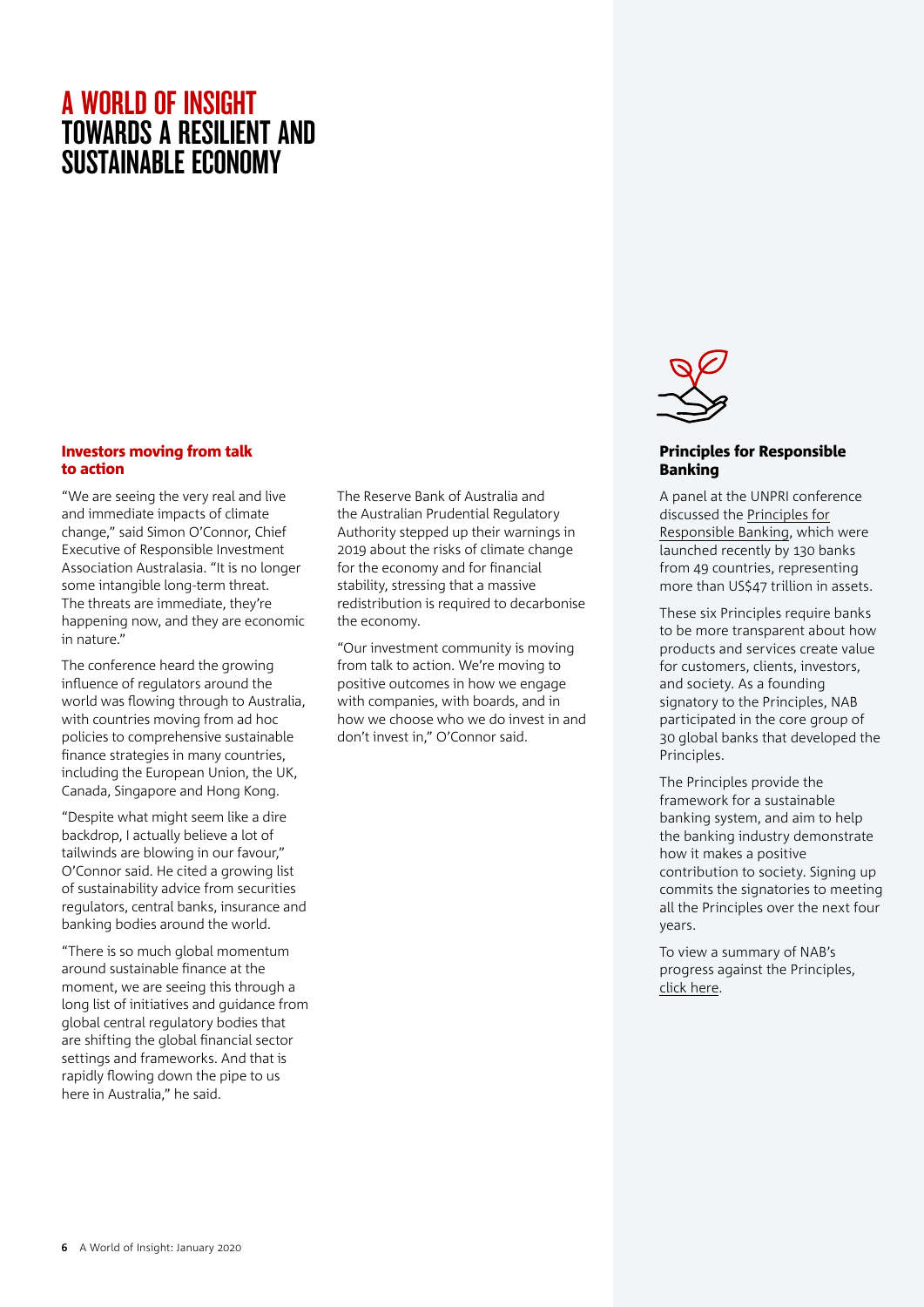# Get in touch

For more information, please contact:

# **Eric Williamson**

EGM, Corporate Finance +61 3 8634 0256 [eric.williamson@nab.com.au](mailto:eric.williamson@nab.com.au)

# **Jacqueline Fox**

GM, Capital Markets & Advisory Corporate Finance +61 3 8641 2341 [jacqueline.fox@nab.com.au](mailto:jacqueline.fox@nab.com.au)

# **David Jenkins**

Head of Sustainable Finance Corporate & Institutional Bank +61 415 130 227 [david.b.jenkins@nab.com.au](mailto:david.b.jenkins@nab.com.au)

# **James Waddell**

Director, Sustainable Finance +61 2 9237 1496 [james.waddell@nab.com.au](mailto:james.waddell@nab.com.au)

# **Alison Chan**

Director, Sustainable Finance +61 2 9376 4430 [alison.chan@nab.com.au](mailto:alison.chan@nab.com.au)

### **Rosemary Bissett**

Head of Sustainability Governance & Risk +61 3 8634 1505 [rosemary\\_a\\_bissett@national.com.au](mailto:rosemary_a_bissett@national.com.au)

# **Sasha Courville**

General Manager, Social Impact +61 477 708 642 [sasha.courville@nab.com.au](mailto:sasha.courville@nab.com.au)

# **James Bentley**

Associate Director, Natural Value +61 475 829 528 [james.bentley@nab.com.au](mailto:james.bentley@nab.com.au)

# **Victoria Thieberger**

Communications Manager – External Corporate & Institutional Banking +61 436 654 828 [victoria.thieberger@nab.com.au](mailto:victoria.thieberger@nab.com.au)